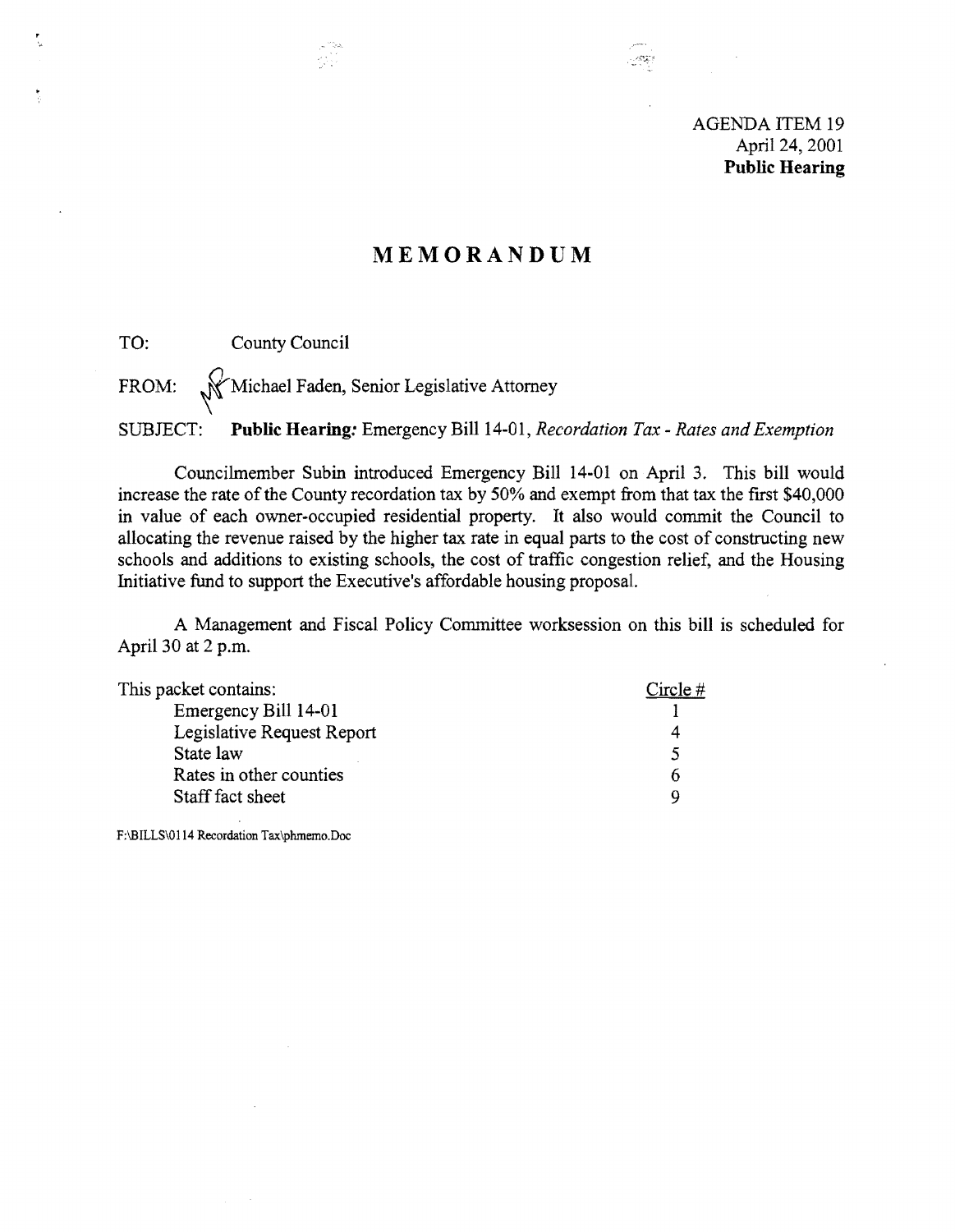| Emergency Bill No.                  |              | 14-01       |  |
|-------------------------------------|--------------|-------------|--|
| Concerning: Recordation Tax - Rates |              |             |  |
| and Exemption                       |              |             |  |
| Revised: 3-29-01                    |              | Draft No. 2 |  |
| Introduced: April 3, 2001           |              |             |  |
| Expires: October 3, 2002            |              |             |  |
| Enacted:                            |              |             |  |
| Executive:                          |              |             |  |
| <b>Effective:</b>                   | July 1, 2001 |             |  |
| Sunset Date: None                   |              |             |  |
| Ch. J. Laws of Mont. Co.            |              |             |  |

# **COUNTY COUNCIL FOR MONTGOMERY COUNTY, MARYLAND**

By: Councilmember Subin

## **AN EMERGENCY ACT** to:

- $(1)$  increase the rate of the recordation tax;
- (2) exempt a certain amount of the consideration for an owner-occupied residential property from the recordation tax;
- (3) conflrm certain actions previously taken regarding the recordation tax;
- $(4)$  declare the intent of the Council regarding the use of certain revenue from the recordation tax; and
- (5) generally amend County law affecting the recordation tax.

#### By adding

Montgomery County Code Chapter 52, Taxation Section 52-16B

**Boldface** *Heading or defined term.<br> Photonimizion <i>Added to existing law by defined* Double underlining *Added by amendment.* 

Underlining *Added to existing law by original bill.*  [Single boldface brackets] *Deleted from existing law by original bill.*   $Deleted from existing law or the bill by amendment.$ Existing law unaffected by bill.

The County Council for Montgomery County, Maryland approves the following Act: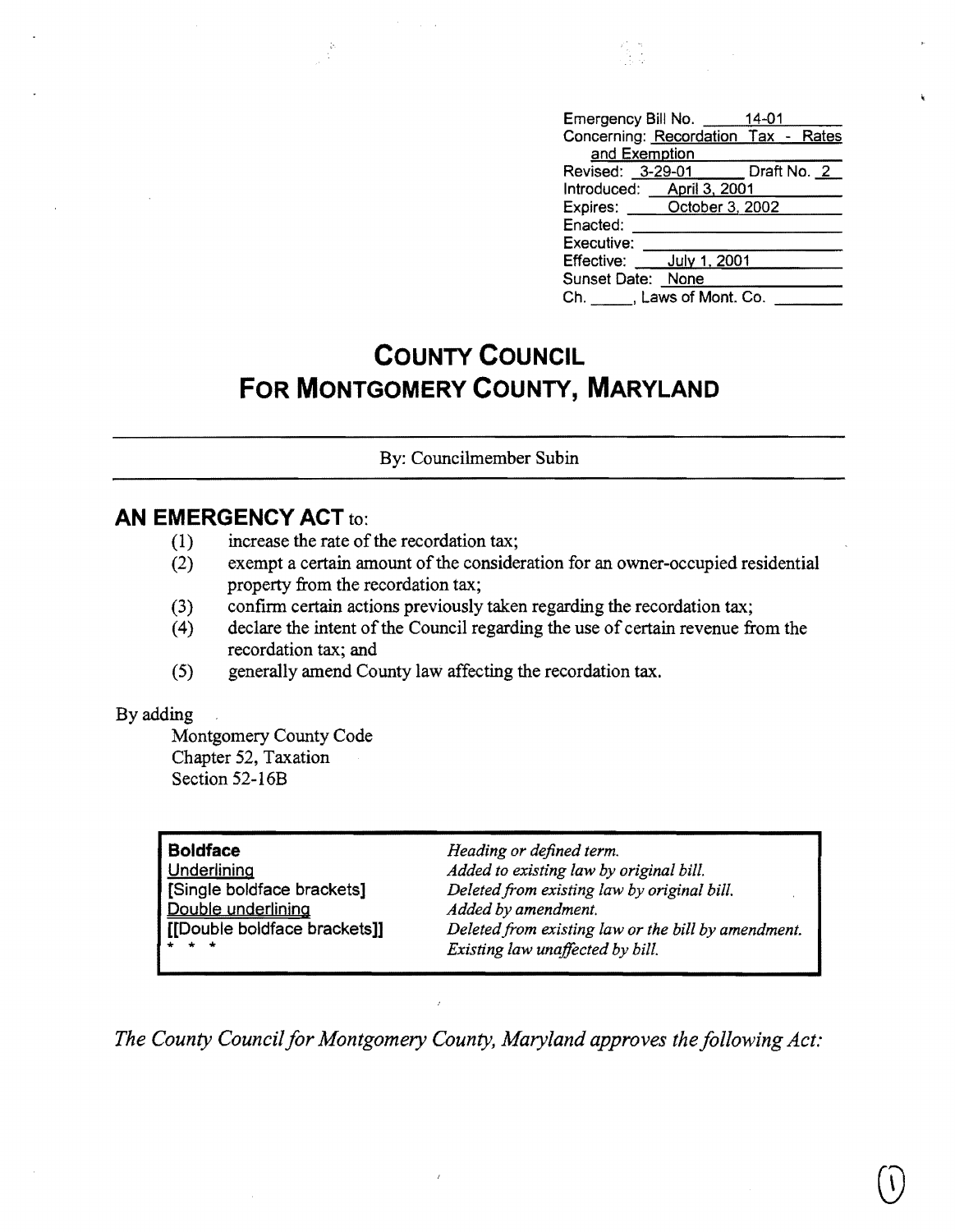| 1  |              | Sec. 1. Section 52-16B is added as follows:                                     |
|----|--------------|---------------------------------------------------------------------------------|
| 2  | $52 - 16B$ . | [Reserved] Recordation Tax                                                      |
| 3  | <u>(a)</u>   | <i>Rate.</i> The rate of the recordation tax, levied under state law, is \$3.30 |
| 4  |              | for each \$500 or fraction of \$500 of consideration payable or of the          |
| 5  |              | principal amount of the debt secured for an instrument of writing,              |
| 6  |              | including the amount of any mortgage or deed of trust assumed by a              |
| 7  |              | grantee.                                                                        |
| 8  | (b)          | <i>Exemption.</i> The first \$40,000 of the consideration payable on the        |
| 9  |              | conveyance of any owner-occupied residential property is exempt                 |
| 10 |              | from the recordation tax if the buyer of that property intends to use the       |
| 11 |              | property as the buyer's principal residence by actually occupying the           |
| 12 |              | residence for at least 7 months of the 12-month period immediately              |
| 13 |              | after the property is conveyed.                                                 |
| 14 | Sec. 2.      | <b>Emergency Effective Date.</b>                                                |

## Sec. 2. Emergency Effective Date.

15 16 17 18 The Council declares that an emergency exists and that this legislation is necessary for the immediate protection of the public health and safety. This Act takes effect on July 1,2001, and applies to any instrument recorded with the Clerk ofthe Circuit Court on or after that date.

19

## Sec. 3. Effect of Previous Actions.

20 21 22 23 This Act supersedes Resolution No. 7-182, effective July 1, 2001. Any action taken under that resolution before that date, including the levy and collection of the recordation tax, is ratified and confirmed as if that action had been taken under authority of a law enacted by the County Council.

24 Sec. 4. Allocation of Revenue.

25 26 The Council intends to allocate the revenue attributable to the increase in the rate of the recordation tax enacted in this Act in the following manner: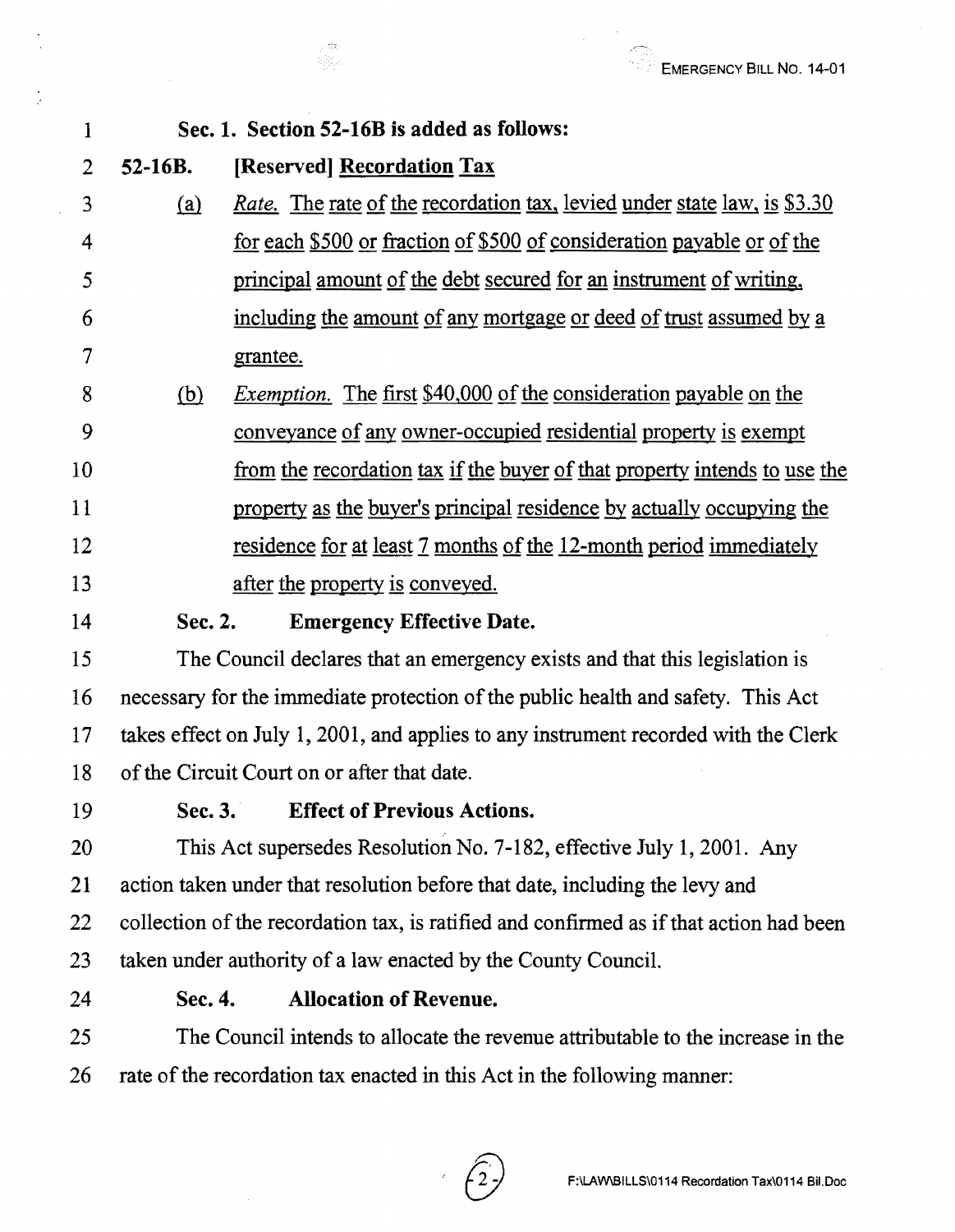| 27              | (a) 33 $1/3\%$ to the cost of constructing new schools and     |
|-----------------|----------------------------------------------------------------|
| 28              | additions to existing schools;                                 |
| 29              | (b) 33 $1/3\%$ to the cost of traffic congestion relief; and   |
| 30              | $(c)$ 33 1/3% to the Housing Initiative fund established under |
| 31              | County Code §25B-9.                                            |
| 32              | Approved:                                                      |
| 33 <sup>°</sup> |                                                                |
|                 | Blair G. Ewing, President, County Council<br>Date              |
| 34              | Approved:                                                      |
| 35              |                                                                |
|                 | Douglas M. Duncan, County Executive<br>Date                    |
| 36              | This is a correct copy of Council action.                      |
| $-$             |                                                                |

37

Mary A. Edgar, CMC, Clerk of the Council Date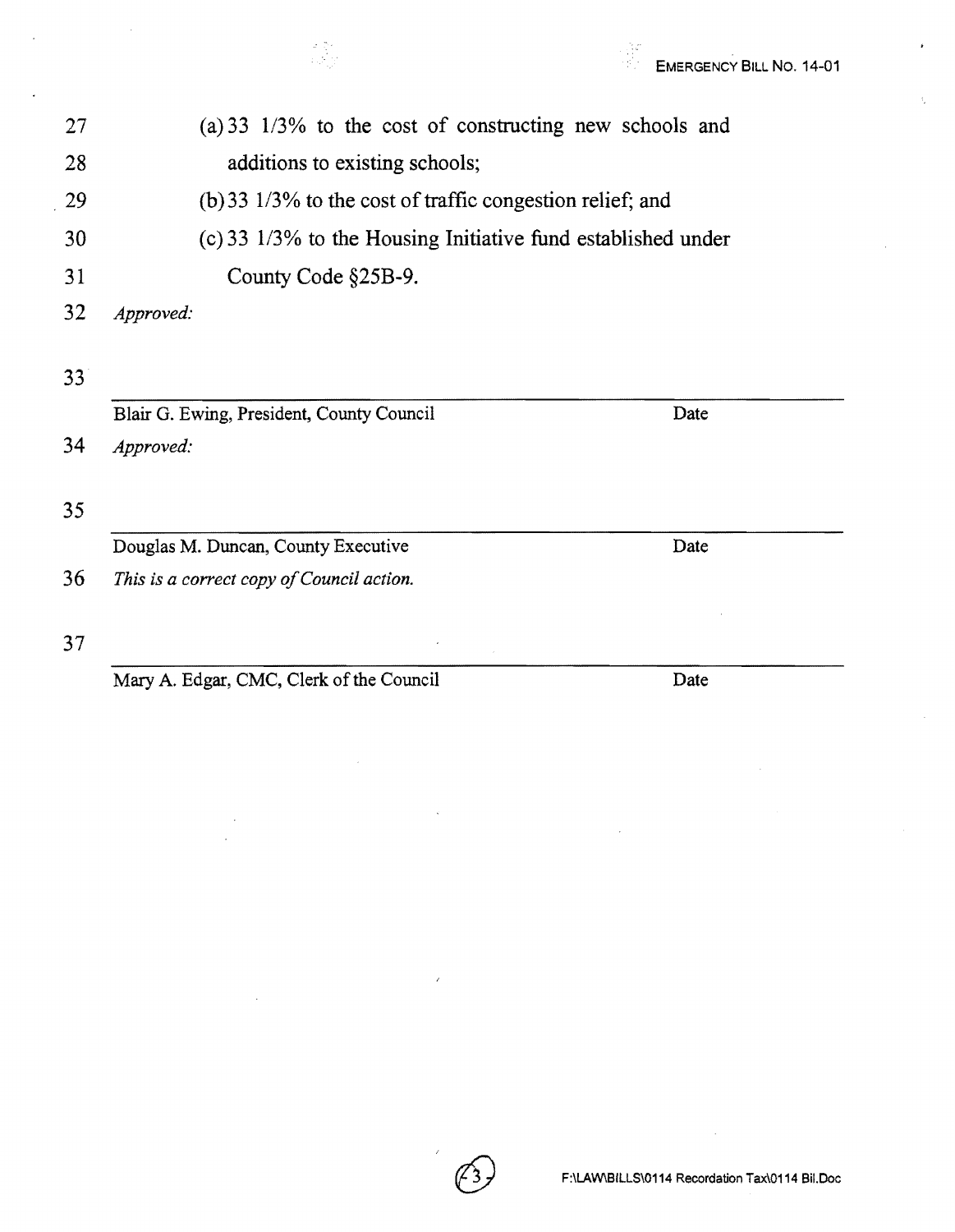## **LEGISLATIVE REQUEST REPORT**

## Emergency Bill 14-01

## *Recordation Tax* - *Rates and Exemption*

.<br>Na

| <b>DESCRIPTION:</b>                                           | Raises the rate of the County recordation tax from \$2.20/\$500 to<br>\$3.30/\$500. Exempts the first \$40,000 of consideration for an<br>owner-occupied residence from the tax. Confirms a previous<br>resolution that set the recordation tax rate. Declares the intent of the<br>Council regarding the use of the increased revenue from the<br>recordation tax. |
|---------------------------------------------------------------|---------------------------------------------------------------------------------------------------------------------------------------------------------------------------------------------------------------------------------------------------------------------------------------------------------------------------------------------------------------------|
| <b>PROBLEM:</b>                                               | Need for revenue to fund school construction, transportation<br>capacity, and affordable housing. Need to make the recordation tax<br>more progressive so that it does not discourage affordable home-<br>ownership.                                                                                                                                                |
| <b>GOALS AND</b><br><b>OBJECTIVES:</b>                        | To raise added revenue for capital improvement needs through the<br>recordation tax in a progressive manner.                                                                                                                                                                                                                                                        |
| <b>COORDINATION:</b>                                          | Departments of Finance, Housing and Community Affairs, Housing<br>Opportunities Commission                                                                                                                                                                                                                                                                          |
| <b>FISCAL IMPACT:</b>                                         | To be requested.                                                                                                                                                                                                                                                                                                                                                    |
| <b>ECONOMIC</b><br><b>IMPACT:</b>                             | To be requested.                                                                                                                                                                                                                                                                                                                                                    |
| <b>EVALUATION:</b>                                            | To be requested.                                                                                                                                                                                                                                                                                                                                                    |
| <b>EXPERIENCE</b><br><b>ELSEWHERE:</b>                        | To be researched.                                                                                                                                                                                                                                                                                                                                                   |
| <b>SOURCE OF</b><br><b>INFORMATION:</b>                       | Michael Faden, Senior Legislative Attorney, 240-777-7905                                                                                                                                                                                                                                                                                                            |
| <b>APPLICATION</b><br><b>WITHIN</b><br><b>MUNICIPALITIES:</b> | Applies only to County recordation tax, which applies Countywide.                                                                                                                                                                                                                                                                                                   |
| <b>PENALTIES:</b>                                             | Not applicable                                                                                                                                                                                                                                                                                                                                                      |

 $\frac{4}{2}$   $\frac{4}{2}$   $\frac{4}{2}$   $\frac{6}{2}$   $\frac{1}{2}$ Post-it<sup>\*</sup> Fax Note 7671 <sup>Date 4</sup>/20 To mark Lome **From** rr'<I'<... 1-"-dJ........ Co./Dept. Co. Phone # Phone # Fax # Fax #

3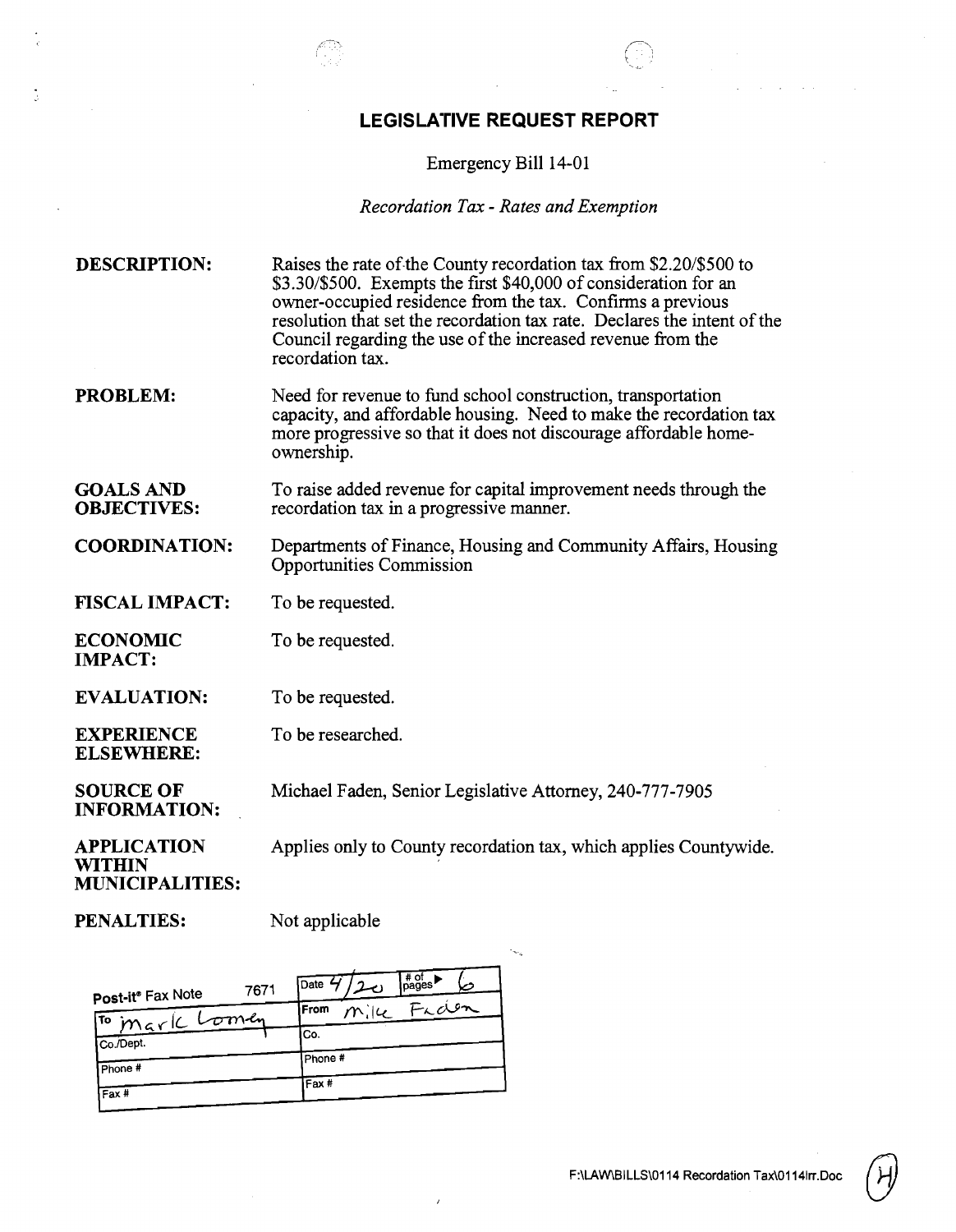### § **12-103** TAX-PROPERTY

#### *(Amendment effective July* 1, *2001.).*

#### § **12-103. Rate of tax.**

*(a) Application of recordation tax rates. — The recordation tax rates under this section are applied to each \$500 or fraction of\$500 ofconsideration payable or ofthe principal amount ofthe debt secured for an instrument ofwriting. The consideration includes the amount of any mortgage or deed of trust assumed by the grantee.* 

*(b) Power to set; exemption from tax on conveyance of principal residences; exemption from recordation tax for instrument of writing.*  $- (1)$  *The Mayor and City Council ofBaltimore City or the governing body of a county may set, by law, the recordation tax rate in the county.* 

(2) The Mayor and City Council of Baltimore City or the governing body of *a county may provide for an exemption from the tax ofa specified amount ofthe consideration payable on the conveyance ofowner-occupied residential property if the buyer intends to use the property as the buyer's principal residence by actually occupying the residence for at least* 7 *months of a 12-month period.* 

*(3) The governing body of a county or Baltimore City may provide for an exemption from the recordation tax for an instrument of writing for residentially improved owner-occupied real property if the instrument of writing is accompanied by a statement under oath signed by each grantee that:* 

*(i)* 1. *the grantee is an individual who has never owned in the State residential real property that has been the individual's principal residence; and* 

*2. the residence will be occupied by the grantee as the grantee's principal residence; or* 

(ii) 1. *the grantee is a co-maker or guarantor of a purchase money mortgage or purchase money deed of trust as defined in § 12-108 (i) of this title for the property; and* 

*2. the grantee will not occupy the residence as the co-maker's or guarantor's principal residence.* 

*(c) Public utility bonds'security tax rate.* - *The recordation tax rate is 55 cents for an instrument of writing for property that:* 

(1) *is located in* 2 *or more counties; and* 

*(2) is security for a corporate bond ofa public service company as defined in* § *1-101 of the Public Utility Companies Article.* 

*(d)* Rate on articles of transfer, merger, or consolidation. - For articles of *transfer, articles of merger, or articles of consolidation filed with the Department under* § *3-107 ofthe Corporations and Associations Article, or other document filed with the Department which evidences a merger or consolidation offoreign corporations, foreign limited liability companies, foreign partnerships, or foreign limited partnerships, the recordation tax rate is* \$1.65. *The Department shall collect the recordation tax when the articles of transfer, articles of merger, articles of consolidation, or other document which evidences a merger or consolidation of foreign corporations, foreign limited liability companies, foreign partnerships, or foreign limited partnerships are filed.* 

 $(e)$   $R_0$ § 1, *effe*  (2000, c

Amend Chapter 6 repealed (

§ **12-1** 

(a) *In*  consider assumec shall be  $(1)$  1  $(2)$  ; and that party. (b) *Ex* dance wi by the  $r \in$ (An. Cod

"Consid· of this sect impose a t; the conside the propert gage, the c feree incluc able to the t that will e

§ **12·10** 

 $(a)$  In,

*considera assumed shall be 0 (1) tl*  (2) a *that is siE (b) Exc dance wit the requil*  (2000, ch.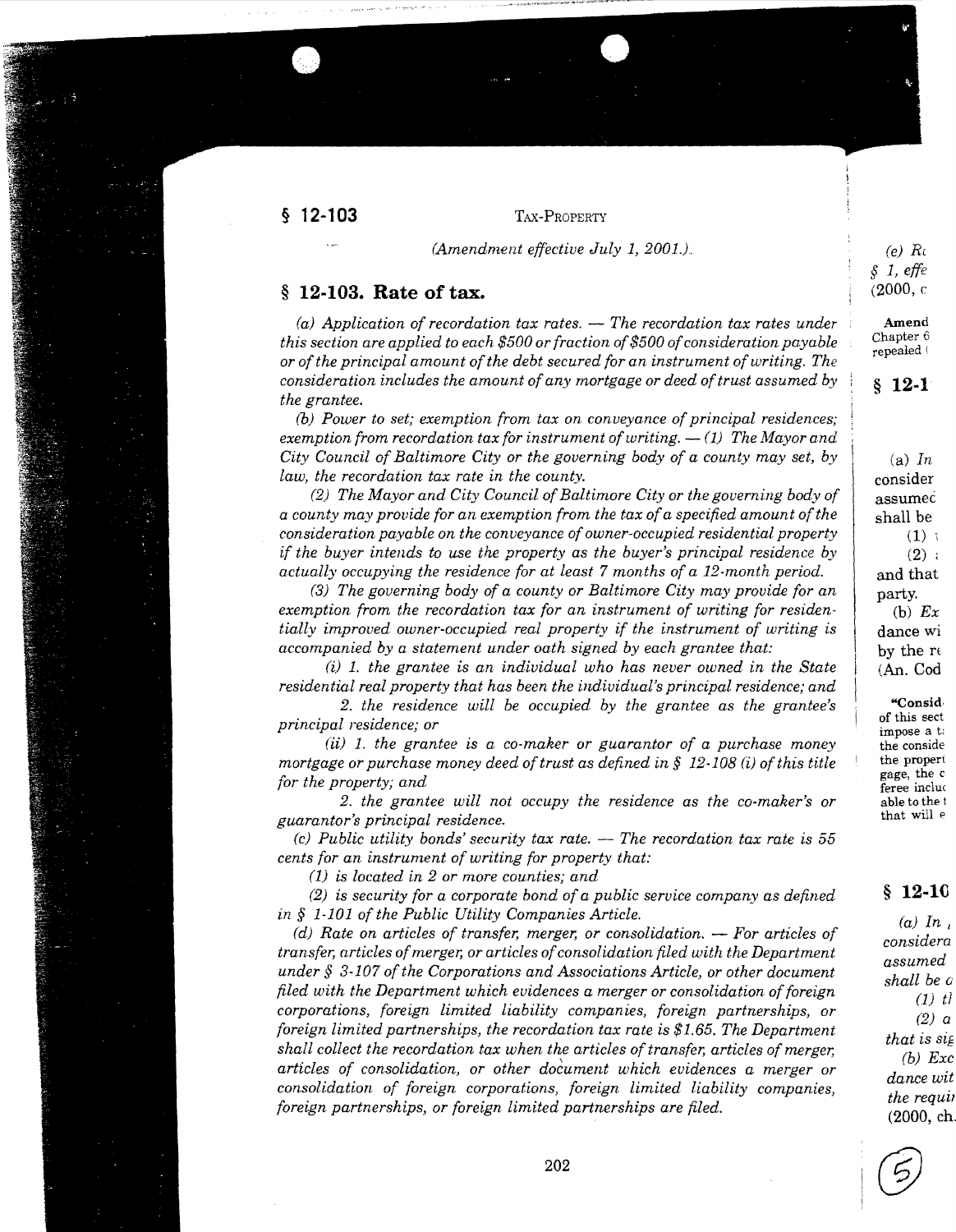## **SECTION 7 - RecoRDATION AND TRANSFER TAXES**

A "recordation tax" is imposed upon defined instruments of writing conveying title to real or personal property or creating liens or encumbrances upon real or personal property offered for record. This is recorded with the Clerks of Circuit Courts or, in the case of Baltimore City, the Clerk of the Superior Court.

The recordation tax rate is imposed on each \$500 of the value of the transaction being recorded. Somerset County imposes the lowest recordation tax rate of \$1.65. The highest rate imposed is \$5.00 in Calvert, Charles and Frederick Counties. Five counties have increased their recordation tax rates since 1993.

**Table 7.1** lists the recordation tax rates each subdivision levied for the period FY 1997 through FY 2001. The revenues generated in each county by the recordation tax rates are shown for each year, including an estimate for FY> 2001. The increases (or decreases) in recordation tax revenue between the last two fiscal years are also highlighted.

**Table 7.2** shows the subdivisions that impose local transfer taxes, the various rates, and the amounts of revenue generated in Fiscal Years 1997 through 2001 by subdivision.

Seventeen counties, including Baltimore City, exercise their authority to levy a "transfer tax" on real property transactions. This is a local levy in addition to the State's 0.5% transfer tax rate. The local rates are imposed as a percentage of each property transaction's total value.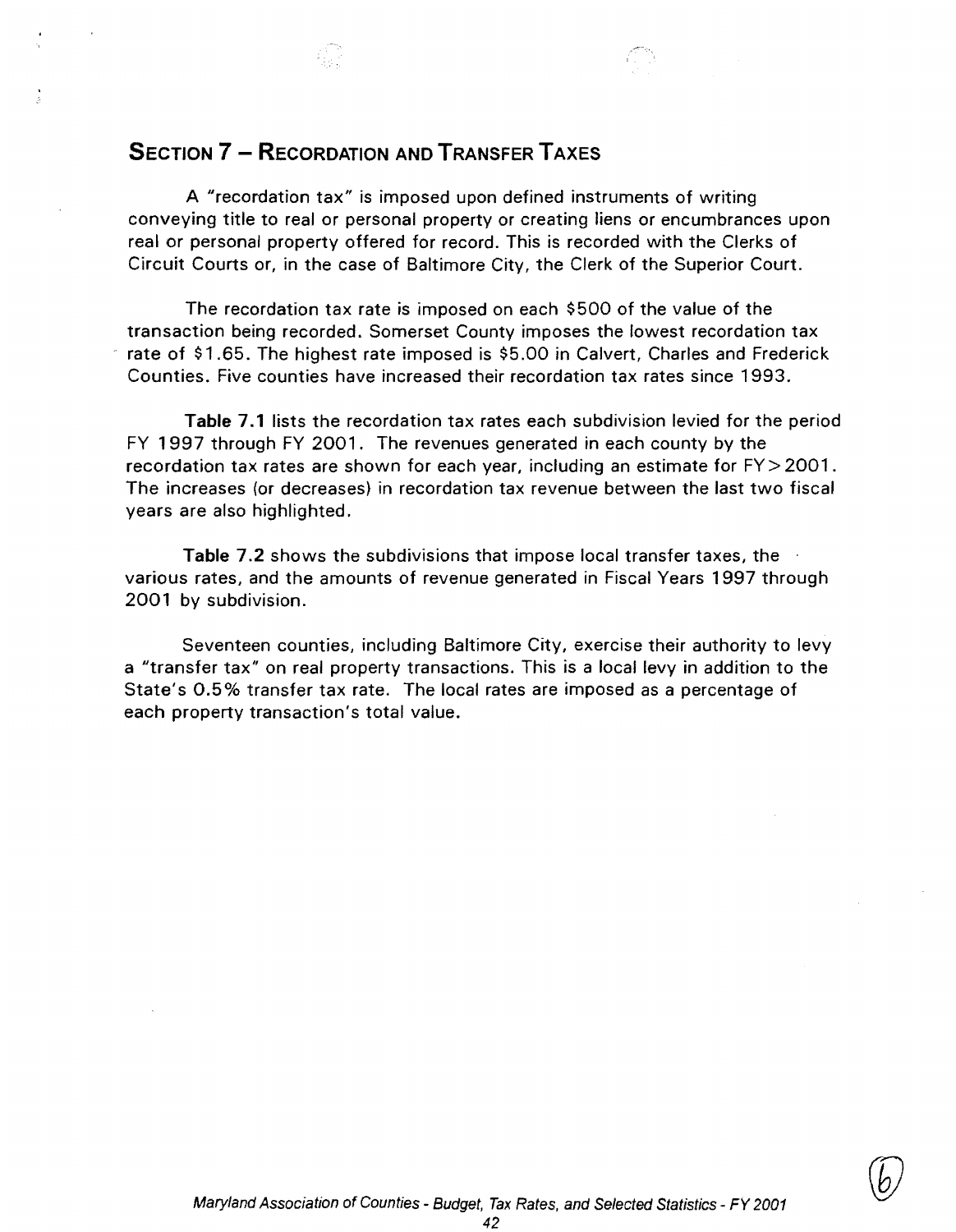

#### TABLE 7.1 RECORDATION TAX RATES AND YIELDS FISCAL YEARS 1997 THROUGH 2001 Recordation Tax rates shown are per \$500 of consideration

à g

 $\psi$ 

|                        |             |             |             |                  |             |                | CHG IN YIELD 00-01 |
|------------------------|-------------|-------------|-------------|------------------|-------------|----------------|--------------------|
| <b>SUBDIVISION</b>     | FY 1997     | FY 1998     | FY 1999     | FY 2000          | FY 2001     | <b>AMT</b>     | PCT                |
| <b>ALLEGANY</b>        | \$2.20      | \$2.20      | \$2.20      | \$2.20           | \$2.20      |                |                    |
|                        | 525,000     | 645,599     | 879,011     | 660,396          | 600,000     | (60.396)       | $-9.15%$           |
| <b>ANNE ARUNDEL</b>    | \$3.50      | \$3.50      | \$3.50      | \$3.50           | \$3.50      |                |                    |
|                        | 15,425,840  | 20,862,590  | 24.953.823  | 25,100,396       | 22.609.000  | (2,491,396)    | $-9.93%$           |
| BALTIMORE CITY         | \$2.75      | \$2.75      | \$2.75      | \$2.75           | \$2.75      |                |                    |
|                        | 8,365,746   | 9,429,066   | 10,286,134  | 10,049,724       | 9,120,000   | (929, 724)     | $-9.25%$           |
| BALTIMORE COUNTY       | \$2.50      | \$2.50      | \$2.50      | \$2.50           | \$2.50      |                |                    |
|                        | 12,918,708  | 18,079,555  | 18,867,627  | 19,457,956       | 16,875,000  | (2,582.956)    | $-13.27%$          |
| CALVERT <sup>1</sup>   | \$3.30      | \$3.30      | \$3.30      | \$3,30/\$5,00 ** | \$5.00      |                |                    |
|                        | 2,244,000   | 3,101,385   | 3,459,272   | 4,470,151        | 4,545,455   | 75,304         | 1.68%              |
| CAROLINE               | \$3.30      | \$3.30      | \$3.30      | \$3.30           | \$3.30      |                |                    |
|                        | 450,000     | 659,097     | 744,495     | 777,028          | 600,000     | (177.028)      | $-22.78%$          |
| CARROLL                | \$3.50      | \$3.50      | \$3.50      | \$3.50           | \$3.50      |                |                    |
|                        | 4,422,550   | 5,309,546   | 5.997,750   | 6,345,928        | 6,473,000   | 127,072        | 2.00%              |
| <b>CECIL</b>           | \$2.20      | \$2.20      | \$2.20      | \$3.30           | \$3.30      |                |                    |
|                        | 1,300,000   | 1,855,369   | 2.092,542   | 2,892,522        | 2,775,000   | (117, 522)     | $-4.06%$           |
| <b>CHARLES</b>         | \$5.00      | \$5.00      | \$5.00      | \$5.00           | \$5.00      |                |                    |
|                        | 5,557,988   | 6.525.679   | 7.565.528   | 7,579,697        | 7,904,000   | 324,303        | 4.28%              |
| <b>DORCHESTER</b>      | \$3.30      | \$3.30      | \$3.30      | \$3.30           | \$3.30      |                |                    |
|                        | 674,364     | 707,511     | 924,187     | 927,967          | 825,000     | (102.967)      | $-11.10%$          |
| <b>FREDERICK</b>       | \$3.50      | \$3.50      | \$3.50      | \$3.50           | \$5.00      |                |                    |
|                        | 6,200,000   | 8,340,761   | 10.564,450  | 10,216,285       | 10,600,000  | 383,715        | 3.76%              |
| GARRETT                | \$3.50      | \$3.50      | \$3.50      | \$3.50           | \$3.50      |                |                    |
|                        | 763,000     | 1,015,553   | 1,388,322   | 1,415,628        | 1,350,000   | (65, 628)      | -4.64%             |
| <b>HARFORD</b>         | \$3.30      | \$3.30      | \$3.30      | \$3.30           | \$3.30      |                |                    |
|                        | 5,564,648   | 6,909,330   | 7,814,833   | 8,261,386        | 5,823,209   | (2.438, 177)   | $-29.51%$          |
| <b>HOWARD</b>          | \$2.50      | \$2.50      | \$2.50      | \$2.50           | \$2.50      |                |                    |
|                        | 6,800,000   | 9,333,685   | 11,072,465  | 10,902,292       | 12,000,000  | 1,097,708      | 10.07%             |
| KENT                   | \$3.30      | \$3.30      | \$3.30      | \$3.30           | \$3.30      |                |                    |
|                        | 670,000     | 732,159     | 821,275     | 702.195          | 844,500     | 142,305        | 20.27%             |
| <b>MONTGOMERY</b>      | \$2.20      | \$2.20      | \$2.20      | \$2.20           | \$2.20      |                |                    |
|                        | 24.000.000  | 30,040,959  | 34,223,000  | 35,021,000       | 34,190,000  | (831,000)      | $-2.37%$           |
| <b>PRINCE GEORGE'S</b> | \$2.20      | \$2.20      | \$2.20      | \$2.20           | \$2.20      |                |                    |
|                        | 12,840,000  | 15,896,912  | 19,897,414  | 16,518,266       | 16,275,600  | (242, 666)     | $-1.47%$           |
| <b>QUEEN ANNE'S</b>    | \$3.30      | \$3.30      | \$3.30      | \$3.30           | \$3.30      |                |                    |
|                        | 2,663,536   | 2.071.436   | 2,273,270   | 2,549,911        | 2,250,000   | (299.911)      | $-11.76%$          |
| ST. MARY'S             | \$3.30      | \$3.30      | \$3.30      | \$3.30           | \$3.30      |                |                    |
|                        | 2,663,536   | 3,196,011   | 3,364,746   | 2,972,632        | 3,019,750   | 47,118         | 1.59%              |
| <b>SOMERSET</b>        | \$1.65      | \$3.30      | \$1.65      | \$1.65           | \$1.65      |                |                    |
|                        | 110,000     | 168,771     | 181,327     | 200,559          | 170,000     | (30, 559)      | $-15.24%$          |
| TALBOT                 | \$3.30      | \$3.30      | \$3.30      | \$3.30           | \$3.30      |                |                    |
|                        | 1,818,179   | 2,069,280   | 2,611,241   | 2,885,564        | 2,030,000   | (855, 564)     | -29.65%            |
| <b>WASHINGTON</b>      | \$3.80      | \$3.80      | \$3.80      | \$3.80           | \$3.80      |                |                    |
|                        | 2,645,000   | 4,016,875   | 3,907,106   | 4,692,879        | 4,100,000   | (592, 879)     | $-12.63%$          |
| <b>WICOMICO</b>        | \$2.30      | \$2.30      | \$2.30      | \$2.30           | \$2.30      |                |                    |
|                        | 1,100,000   | 1,250,000   | 1,824,000   | 1,761,527        | 1,620,000   | (141, 527)     | $-8.03%$           |
| WORCESTER              | \$2.20      | \$3.30      | \$3.30      | \$3.30           | \$3.30      |                |                    |
|                        | 1,700,000   | 3,451,821   | 4,425,873   | 4,873,869        | 4,300,000   | (573,869)      | $-11.77%$          |
| <b>TOTAL YIELD</b>     | 121,422,095 | 155,668,950 | 180,139,691 | 181,235,758      | 170,899,514 | (10, 336, 244) | $-5.70%$           |

 $^1$  Effective November 1, 1999, rate was increased to \$5.00 per \$500.00

Source: Maryland Association of Counties, Budget and Tax Rate Survey, November 2000

Maryland Association of Counties - Budget. Tax Rates, and Selected Statistics - FY 2001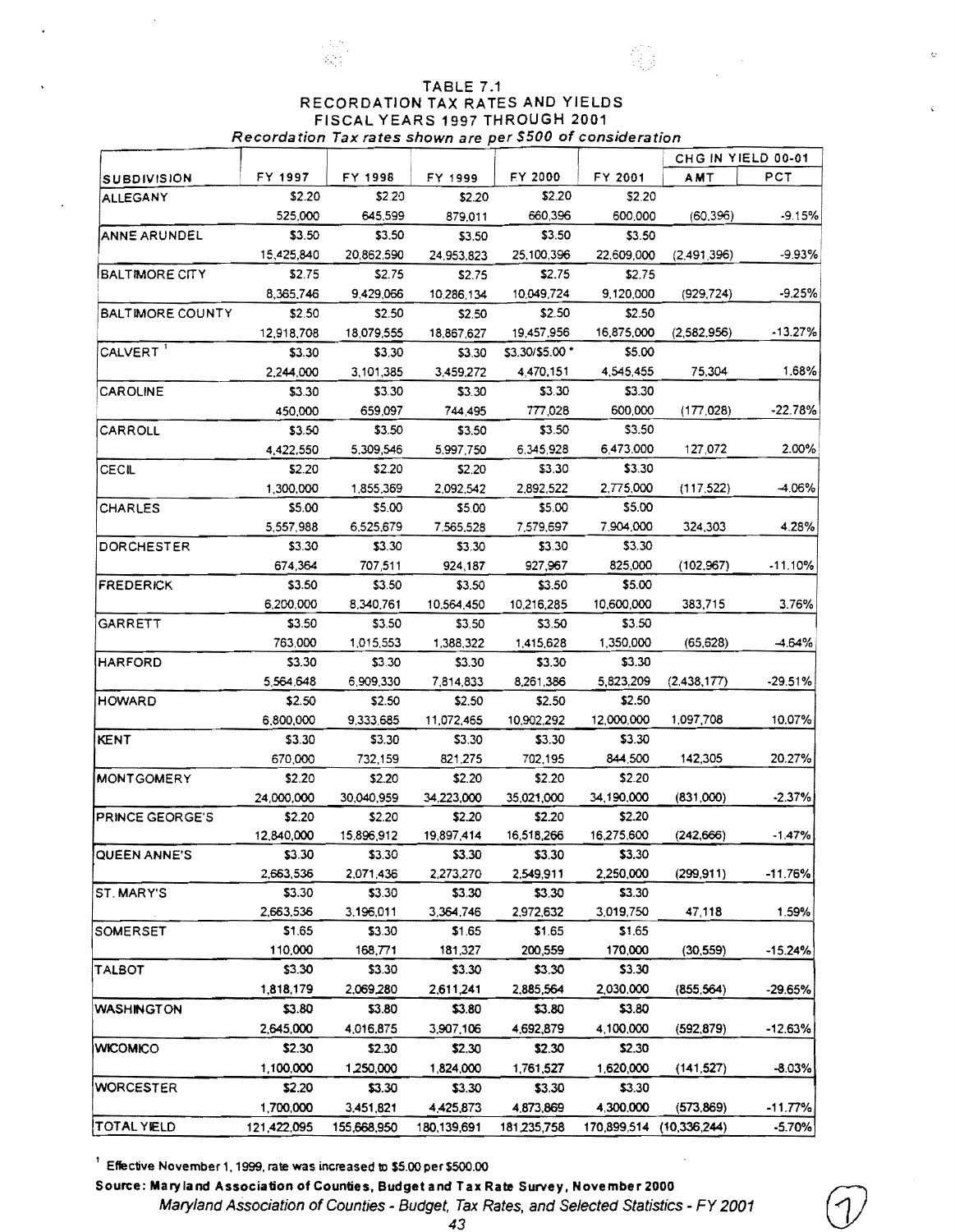#### TABLE 7.2 TRANSFER TAX RATES AND YIELDS<sup>1</sup> FISCAL YEARS 1997 THROUGH 2001

|                                      |             |                |                |                     |                          |                | CHG IN YIELD, 00-01 |
|--------------------------------------|-------------|----------------|----------------|---------------------|--------------------------|----------------|---------------------|
| <b>SUBDIVISION</b>                   | FY 1997     | FY 1998        | FY 1999        | FY 2000             | FY 2001                  | AMOUNT PERCENT |                     |
| ALLEGANY                             | 0.20%       | 0.20%          | 0.20%          | 0.20%               | 0.20%                    |                |                     |
|                                      | 95,000      | 97,928         | 175,995        | 123,061             | 105,000                  | (18.061)       | $-14.68%$           |
| <b>ANNE ARUNDEL</b>                  | 1.00%       | 1.00%          | 1.00%          | 1.00%               | 1.00%                    |                |                     |
|                                      | 16,684,200  | 20,747,221     | 24,870,792     | 27,059,167          | 24,419,000               | (2,640,167)    | $-9.76%$            |
| <b>BALTIMORE CITY</b>                | 1.50%       | 1.50%          | 1.50%          | 1.50%               | 1.50%                    |                |                     |
|                                      | 15,237,357  | 16,469,667     | 18,228,599     | 19,799,824          | 17,290,000               | (2,509,824)    | $-12.68%$           |
| <b>BALTIMORE COUNTY</b> <sup>2</sup> | 1.50%       | 1.50%          | 1.50%          | 1.50%               | 1.50%                    |                |                     |
|                                      | 24,622,500  | 29,955,438     | 33,494,695     | 33,873,719          | 33,250,000               | (623, 719)     | $-1.84%$            |
| <b>CALVERT</b>                       |             |                |                |                     |                          |                |                     |
|                                      |             |                |                |                     |                          |                |                     |
| CAROLINE <sup>3</sup>                | 0.50%       | 0.50%          | 0.50%          | 50.00%              | 50.00%                   |                |                     |
|                                      | 120,000     | 185,766        | 203,145        | 268,200             | 250,000                  | (18, 200)      | $-6.79%$            |
| CARROLL                              |             |                |                |                     |                          |                |                     |
|                                      |             |                |                |                     |                          |                |                     |
| CECIL <sup>4</sup>                   |             |                |                |                     |                          |                |                     |
|                                      |             | 31,343         | 35,407         | 31,767              | 30,871                   | (896)          | $-2.82%$            |
| <b>CHARLES</b>                       |             |                |                |                     |                          |                |                     |
|                                      |             |                |                |                     |                          |                |                     |
| <b>DORCHESTER</b>                    | 1.00%       | 1.00%          | 1.00%          | 1.00%               | 1.00%                    |                |                     |
|                                      | 502.957     | 513,279        | 609,541        | 720,614             | 600.000                  | (120.614)      | $-16.74%$           |
| <b>FREDERICK</b>                     |             |                |                |                     |                          |                |                     |
|                                      |             |                |                |                     |                          |                |                     |
| GARRETT                              | 1.00%       | 1.00%          | 1.00%          | 1.00%               | 1.00%                    |                |                     |
|                                      | 334,000     | 503,671        | 622,251        | 890,252             | 700,000                  | (190, 252)     | -21.37%             |
| <b>HARFORD</b>                       | 1.00%       | 1.00%          | 1.00%          | 1.00%               | 1.00%                    |                |                     |
|                                      | 4,513,342   | 6,061,775      | 6,852,721      | 7,417,345           | 6,747,198                | (670, 147)     | -9.03%              |
| HOWARD <sup>5</sup>                  | 1.00%       | 1.00%          | 1.00%          | 1.00%               | 1.00%                    |                |                     |
|                                      | 9,600,000   | 12,000,000     | 16,550,112     | 17,055,548          | 16,000,000               | (1,055,548)    | $-6.19%$            |
| <b>KENT</b>                          | 0.50%       | 0.50%          | 0.50%          | 0.50%               | 0.50%                    |                |                     |
|                                      | 307,000     | 361,176        | 384,510        | 355,938             | 381,000                  | 25,062         | 7.04%               |
| <b>MONTGOMERY</b>                    | $1-6%$      | 0.25% to 6%    | 0.25% to 6%    | 0.25% to 6%         | 0.25% to 6%              |                |                     |
|                                      | 39,700,000  | 52,928,804     | 58,787,000     | 64,751,000          | 61,060,000               | (3,691,000)    | $-5.70%$            |
| <b>PRINCE GEORGE'S</b>               | 1.40%       | 1.40%          | 1.40%          | 1.40%               | 1.40%                    |                |                     |
|                                      | 35,160,000  | 41,379,795     | 46,562.398     | 47,772,309          | 43,529,300               | (4,243,009)    | $-8.88%$            |
| <b>QUEEN ANNE'S</b>                  | 0.50%       | 0.50%          | 0.50%          | 0.50%               | 0.50%                    |                |                     |
|                                      | 675,218     | 844,567        | 946,343        | 1,160,617           | 950,000                  | (210, 617)     | $-18.15%$           |
| ST. MARY'S                           | 1.00%       | 1.00%          | 1.00%          | 1.00%               | 1.00%                    |                |                     |
|                                      | 2.492,059   | 2,645,014      | 2,819,586      | 2,656,144           | 2,778,600                | 122,456        | 4.61%               |
| <b>SOMERSET</b>                      |             | $\blacksquare$ | $\blacksquare$ | $\hat{\phantom{a}}$ | $\blacksquare$           |                |                     |
| TALBOT <sup>6</sup>                  |             |                |                |                     |                          |                |                     |
|                                      | 1.00%       | 1.00%          | 1.00%          | 1.00%               | 1.00%                    |                |                     |
|                                      | 1,753,646   | 1,800,853      | 2,402,183      | 2,974,119           | 2,035,000                | (939, 119)     | $-31.58%$           |
| WASHINGTON                           |             |                |                |                     |                          |                |                     |
| <b>WICOMICO</b>                      |             |                |                |                     |                          |                | ۰                   |
|                                      |             |                |                |                     |                          |                |                     |
| <b>WORCESTER</b>                     | 0.50%       |                |                |                     |                          |                | ۰                   |
|                                      |             | 0.50%          | 0.50%          | 0.50%               | 0.50%                    |                |                     |
|                                      | 1,300,000   | 1,756,416      | 2,137,348      | 2,818,455           | 2,300,000                | (518, 455)     | $-18.40%$           |
| <b>TOTAL YIELD</b>                   | 150,485,220 | 185,420,590    | 212,624,488    | 226,771,968         | 209,366,498 (17,405,470) |                | $-7.68%$            |

 $T$  Local rates are in addition to the State Transfer Tax of 0.5%.

 $2F$  First \$22,000 of consideration is exempt from taxation.

<sup>3</sup>Local TransferTax is source of revenue for Capital Bond Fund, notfor General Fund.

 $4$  Cecil County levies \$10 per deed charge at time of transfer.

5 In Howard County alilransfertax revenues are dedicated funds.

<sup>6</sup>First \$50,000 of consideration is exempt from taxation. Exemption is for owner occupied residential property.

Source: Maryla nd Association of Counties, Budget a nd Tax Rate Survey. November 2000

Maryland Association of Counties· Budget, Tax Rates, and Selected Statistics - FY 2001